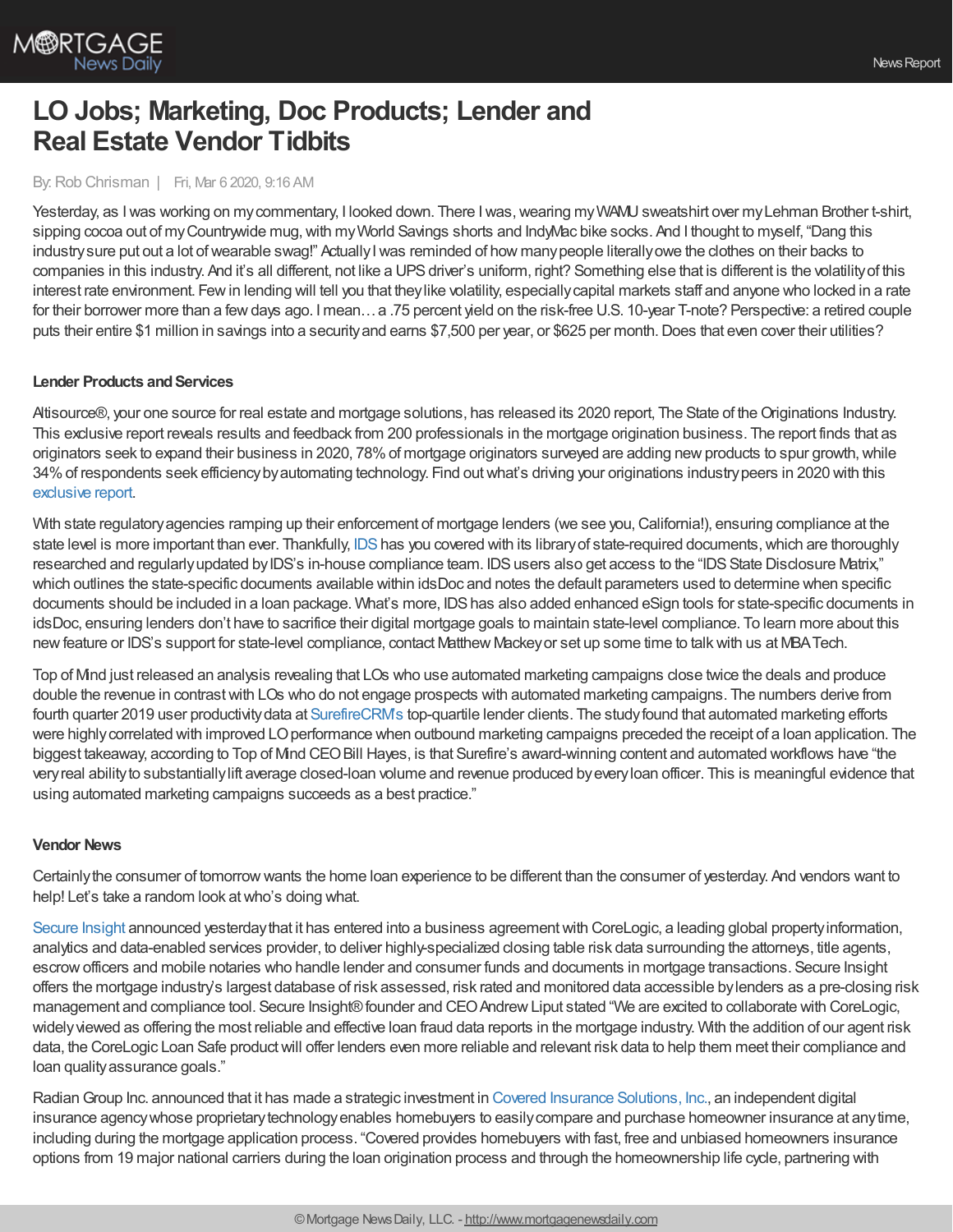

mortgage lending, servicing and real estate providers. Its end-to-end software seamlesslyintegrates with banking and lending platforms, accelerating the closing process and providing partners with a value-add customer experience that improves borrower retention and engagement."

Anewtech companycalled [LemonBrew](https://www.lemonbrew.com/)has launched its so-called "custom matching platform" to link up home buyers (and sellers) with local, expert real estate agents. The team behind the operation consists of "experienced entrepreneurs and operators" who work in the real estate and mortgage industry. Their goal is to create a frictionless home buying experience.

PollyEx Inc., a provider of SaaS solutions for the mortgage industry, has now integrated its Loan Trading Exchange with Ellie Mae's [Encompass®Digital](https://www.elliemae.com/encompass/encompass-digital-lending-platform) Lending Platform, through Ellie Mae's Encompass Partner Connect™API technology. This newintegration will allow lenders to share data between PollyEx's Loan Trading Exchange and Encompass, maximizing efficiency during the loan sale process. The bi-directional API integration enables mortgage lenders to effortlesslyshare their "for sale" pipeline from Encompass and, in turn, receive loan-level pricing and other settlement data upon loan commitment.

Real estate and mortgage startup Homie,which launched in 2015 in Utah and expanded into Arizona in 2018, is nowset to move into three new states after the company raised \$23 million in new funding. Homie closed its Series B equity round of financing, in which the company raised \$23 million. Last year, the company raised \$10 million in its Series Afunding round. Homie plans to expand beyond Utah and Arizona into three other states. The companyhas been in growth mode for several years now. The companystarted as a flat-fee real estate company, before expanding into mortgage lending in 2017. Homie now also offers title insurance and homeowners insurance. The goal of these expansions is to build an "end-to-end home selling and buying platform," the companysaid.Homie continues to operate its flat-fee model, charging homeowners \$1,500 to sell their home. And according to the company, its model is working. The companyclaims itwas the "#1 residential real estate brokerage office in Utah bytransaction volume and transaction value in 2019," completing more than \$1 billion in total real estate transactions in Utah and Arizona last year. The companyalso saw 150% revenue growth last year.

InMotion launched its mobilizing Software known as [Sluice.](https://strategicvantage.com/inmotion-software-mobilizes-appraisal-industry-with-sluice) Utilizing Sluice, multiple users can work on the same valuation order while storing a comprehensive historyof changes made during the appraisal timeline. At the same time, Sluice's distributed-ledger database provides an extra layer of security. It's the onlyappraisal platform to incorporate blockchain technology.

[Vendorly](https://www.vendorly.com/) is now providing NTFN with a third-party risk management (TPRM) solution to maximize the company's processes and minimize the risk presented by their large network of third-party vendors. NTFN has been able to successfully streamline their vendor management procurement and vetting process, saving an excess of 50 percent of their prior vendor management spend. NTFN initially managed vendors with a manual in-house process and turned to Vendorly's software and services to streamline vendor management procurement and vetting process. With Vendorly's onboarding tools and TPRM support team, NTFN gained economies of scale and was able to focus on addressing identified vendor risks as opposed to time consuming and more mundane paper and electronic document collection and review. In addition, NTFN was able to save money on Vendorly license costs as a member of Lenders One, a national alliance of independent mortgage bankers.

BSI [Financial](https://www.bsifinancial.com/insidebsi_espl.aspx) is forming a "one-stop shop" in Entra Solutions. The new company will combine the operations of four existing companies: Entra Title Services, a nationwide provider of propertytitle insurance; Entra Default Solutions, a foreclosure management company operating in Arizona,California,Nevada and Texas; Entra Asset Management, a national companythat provides asset recovery, valuation and property disposition services; and Entra Escrow Services, which provides property escrow services in California.

Recall that Docutech and Simplifile joined forces to create a Case Study. Discover Home Equity eClosing. This study spotlights the lift Discover has recognized when using our SolexeClosing solution for Home Equityloans.

### **Capital Markets**

Stop me when this sounds familiar. **Treasuryyields across the curve droppedtonew all-time lows yesterdaydue toglobal coronavirus fears**. Stop?Okay, I think **that sums it up.** The onlyother thing Iwould add is that despite the 50 bps Fed rate cut earlier this week, the market is still fullypriced for a 25-bps cut at the upcoming FOMC meeting on March 17-18. There is a 60 percent estimated chance for a 50 bps cut at the March meeting, and a 75 percent likelihood of a cut priced for June, which would put the target fed funds rate at 0.25 percent to 0.50 percent.

Today's calendar is already underway with the important Nonfarm payrolls for February (strong at 273k), Unemployment rate for February (3.5%), Average workweek for February(+.3 percent), and Trade Balance for January(\$45.3 billion).Despite the strong employment data, coronavirus ripple effects through the economyare driving bonds and rates.

It is a **busy day for Fed speak**, with all of Chicago's Evan, Cleveland's Mester, St. Louis' Bullard, New York's Williams, and Boston's Rosengren, Kansas City's George and Minneapolis' Kashkari taking the stage at points throughout the day. Speaking of the Fed, the Desk